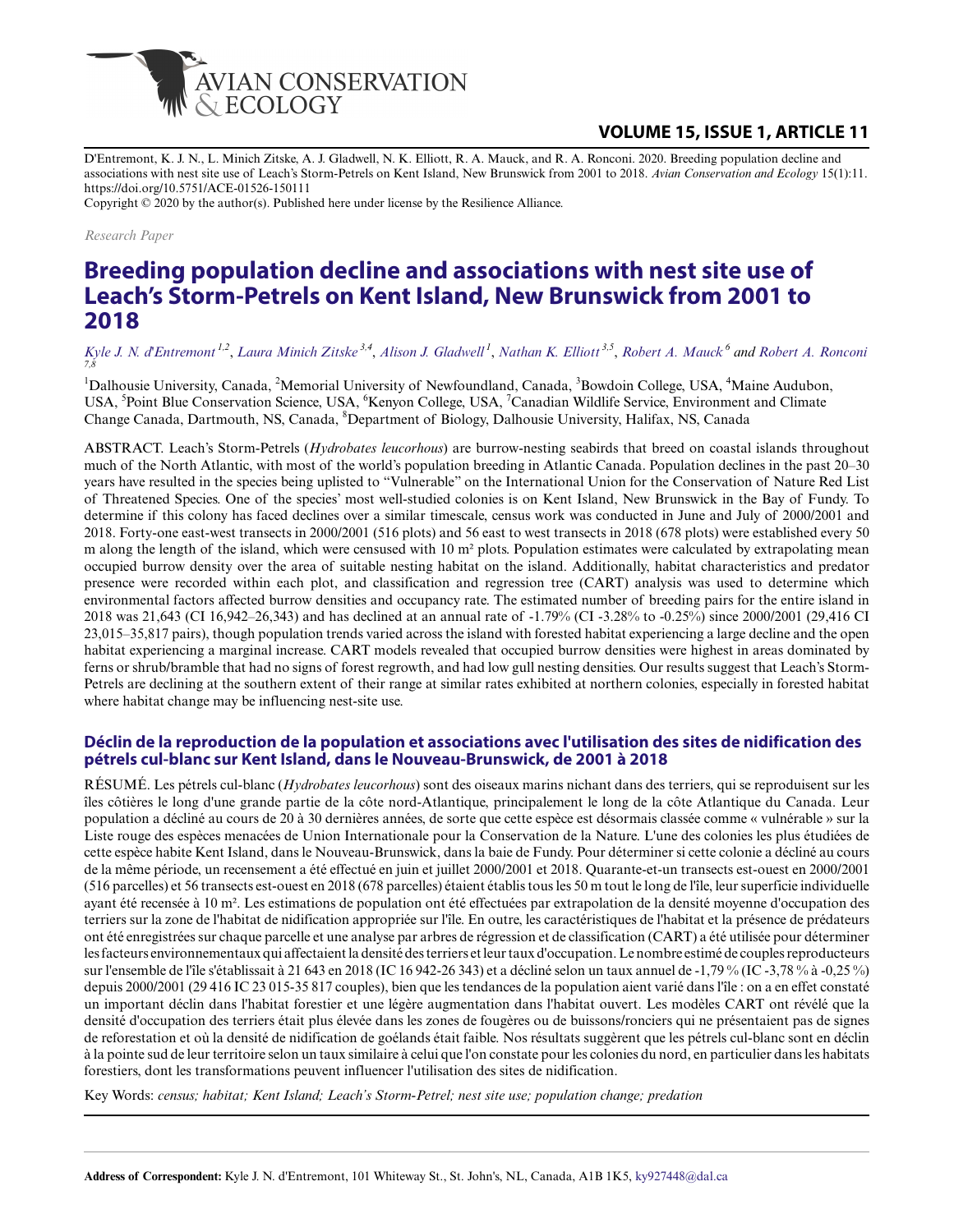### **INTRODUCTION**

Marine birds serve as valuable indicators for the status of marine ecosystems owing to their vulnerability to anthropogenic impacts including oil pollution (Wiese and Robertson 2004), plastic ingestion (Provencher et al. 2014, Wilcox et al. 2015), fisheries bycatch (Anderson et al. 2011), and shifts in prey distribution and availability associated with oceanic climate change (Davoren and Montevecchi 2003, Buren et al. 2012) as well as commercial fisheries (Cury et al. 2011). Population trends of seabird species yield inference to how marine ecosystems are responding to these anthropogenic stressors and environmental changes (Croxall et al. 2002, Piatt et al. 2007, Goyert et al. 2018). Seabirds in the Procellariform order are particularly vulnerable to these stressors and environmental changes because of their prolonged chick rearing periods, low fecundity, and long-term mate and nest site fidelity (Rodríguez et al. 2019).

The Leach's Storm-Petrel (*Hydrobates leucorhous*; hereafter storm-petrel) is an abundant pelagic seabird belonging to the Procellariform order that nests in burrows on islands throughout the North Pacific and North Atlantic oceans, with the majority breeding in Atlantic Canada (Pollet et al. 2019). Population declines have been observed at many major colonies throughout this region in the past 20–30 years (Robertson et al. 2006, Wilhelm et al. 2015, Pollet and Shutler 2018), including the largest colony in the world on Baccalieu Island, Newfoundland and Labrador (Wilhelm et al. 2019). These declines have resulted in storm-petrels being uplisted globally from "Least Concern" to "Vulnerable" status (BirdLife International 2018), and because the reasons for these declines are largely unknown, monitoring population trends at colonies provides vital information for the management and conservation of this species.

Although it is crucial to conduct surveys to understand population change, it is also important to assess drivers that might be influencing these trends. Though marine birds are exposed to many stressors at sea (Davoren and Montevecchi 2003, Wiese and Robertson 2004, Anderson et al. 2011, Cury et al. 2011, Buren et al. 2012, Provencher et al. 2014), population trends may also be impacted by stressors occurring at the breeding colony, such as changes in the availability of suitable habitat (Stenhouse and Montevecchi 1999, Hipfner et al. 2010, Brodier et al. 2011, Shaw et al. 2011). Habitat selection theory suggests that individuals nesting in higher quality habitats will achieve greater fitness than individuals nesting in lower quality habitat (Fretwell and Lucas 1969). Colonially nesting seabirds have been shown to emigrate from their less successful breeding grounds to more suitable habitat (Danchin et al. 1998, Schjørring et al. 2000, Stenhouse et al. 2000). Therefore, changes in nesting densities, occupancy rates, and overall population sizes within seabird colonies may be indicative of shifts in habitat quality or suitability within the colony.

Kent Island, New Brunswick is home to a substantial and wellstudied colony of storm-petrels that has been monitored since the late 1930s, though population estimates have been infrequent, assessed from limited sampling, and/or lacked extensive spatial coverage of the island (Gross 1935, Wilbur 1969, Cannell and Maddox 1983). Previous estimates placed the population of Kent Island from ~2000 to ~15,000 pairs (Gross 1935, Wilbur 1969, Cannell and Maddox 1983) and though this represents  $\leq 1\%$  of the global population, this colony is among the 10 largest colonies in Atlantic Canada. In recent years, there has been a dramatic change in habitat types on Kent Island. A long-standing introduced population of invasive snowshoe hares (*Lepus americanus*) was eradicated in 2007, allowing young forest to replace areas previously dominated by ferns and raspberry brambles. In 2008, an outbreak of bark beetles destroyed a large portion of the island's mature white spruce (*Picea glauca*; Wheelwright 2016). These factors may have impacted habitat suitability for storm-petrels nesting on the island.

Kent Island and its neighboring islands also support a large population of Herring Gulls (*Larus argentatus*) and a couple dozen Great Black-backed Gulls (*Larus marinus*; Ronconi and Wong 2003, Bennett et al. 2017) and storm-petrels are known to form a small, but consistent portion of their diets (Steenweg et al. 2011). Predation by gulls has greatly impacted populations of several storm-petrel species worldwide (Oliveira 2016, Ainley et al. 2019) and small storm-petrel colonies in Atlantic Canada have suffered steep declines in the face of predation by Herring Gulls and Great Black-backed Gulls nesting nearby (Robertson et al. 2006). Thus, quantifying relationships between habitat characteristics, gull nesting densities, burrow densities, and occupancy rates on Kent Island could provide insight into nesting habitat suitability that may have an influence on population changes for this species.

This study estimates the population size of Leach's Storm-Petrels nesting on Kent Island, New Brunswick across a 17-year time span (2000/2001 and 2018) during which population declines have been observed elsewhere in their range. Additionally, we aimed to determine what effects, if any, varying habitat characteristics and predator presence has on nest site use by storm-petrels on Kent Island by using occupied burrow density, occupied burrow presence and occupancy rate as a proxy for habitat suitability.

# **METHODS**

#### **Study area**

Kent Island (44.5819° N, 66.7559° W), New Brunswick is 2.8 km long and about 0.7 km at its widest. With a total area of approximately 80 ha, it is the largest of the Three Islands group within the Grand Manan Archipelago in the Bay of Fundy. The island is home to New Brunswick's largest Leach's Storm-Petrel colony and is located near the southern extent of the species' breeding range in the North Atlantic. The northern half of the island is predominantly dense forest composed of primarily yellow birch (*Betula alleghaniensis*), white spruce, balsam fir (*Abies balsamea*) and mountain ash (*Sorbus americana*), except for the northernmost 200 m, which is dominated by fern, grasses, and thicket. The southern region of the island is predominantly fern, grass, and raspberry thicket and is the site of most of the island's Herring Gull and Great Black-backed Gull populations, though some nest around the forest perimeter in the north. Though habitat types vary greatly across the island, storm-petrels nest in varying degrees throughout, with the exception of the dry, compacted soils of an elevated field in the central region of the island (Fig. 1).

#### **Breeding pair population census**

A complete census of the storm-petrel breeding population on Kent Island was conducted by one observer from 1 June until 28 July in 2000 and from 10 June until 27 July in 2001 and by two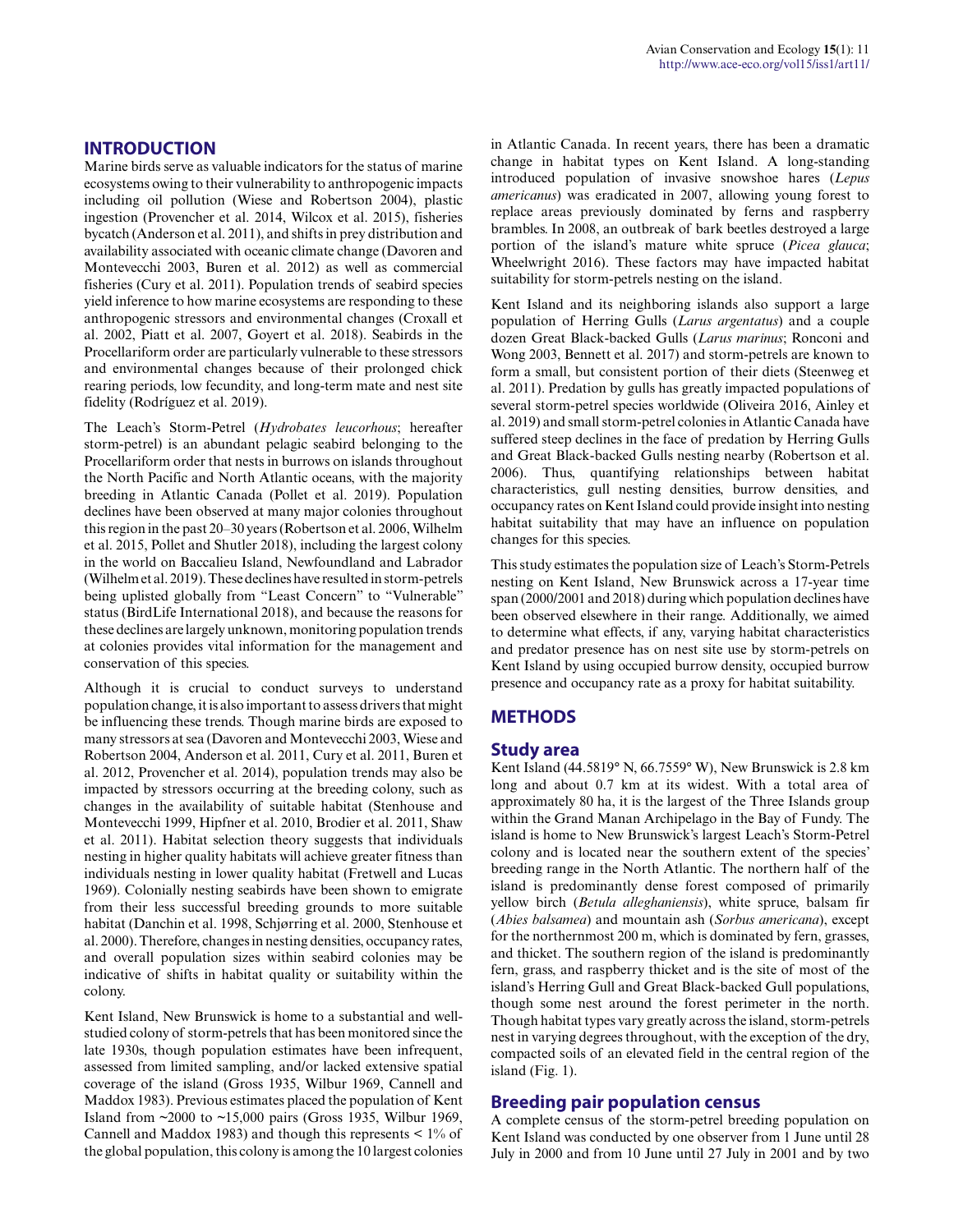observers from 11 June until 24 July in 2018. Mean lay date on Kent Island from 2006 to 2018 in burrows monitored throughout the breeding season was 19 June  $\pm$  12.63 SD days (N = 1916). Chicks begin to fledge in late August and September (Pollet et al. 2019).

**Fig. 1**. Kent Island divided into a predominantly forested north section (blue; 411,260 m²) and predominantly open south section (white; 447,098 m²; panel a). Points indicate distribution of  $1 \times 10$  m survey plots with red symbols indicating plots that contained occupied Leach's Storm-Petrels (*Hydrobates leucorhous*) burrows in 2000/2001 (b) and 2018 (c), and plots with gull nests in 2018 (d).



Transects were sampled across the width of the island, except within a field  $(\sim)$  ha) in the central portion of the island, which is an area not known to support breeding storm-petrels because of compacted soils and managed (mowed) vegetation (see Fig. 1). In 2000/2001, 41 east-to-west transects were established across the north-south axis of the island. In 2018, 56 east to west transects were established every 50 m throughout the entire length of the island, ordered from north to south. In 2018, even numbered transect lines (100, 200, 300 m, etc.) were sampled first (11 June to 1 July), then alternate lines (50, 150, 250 m, etc.) were sampled later (1 July to 24 July), spreading out sampling across both space and time. Additionally, for purposes of population estimates, the island was subdivided into two regions, the northern half of the island, which is predominantly forested and has traditionally been known to support large numbers of stormpetrels (Pollet et al. 2019; R Mauck, *unpublished data*), and the southern half, which is predominantly open habitat and has been largely ignored by previous censuses (Cannell and Maddox 1983). The north half spans the northernmost 1200 m of the island, while the southern half spans the remainder. Sampling effort was equal during both surveys in the northern region of the island ( $n = 20$ ) transects). The sampling regime was more extensive in the southern half of the island in 2018 ( $n = 36$  transects) than the  $2000/2001$  census (n = 21 transects). The total area of potentially suitable habitat on the island is 716,407 m² as determined by drawing polygons on Google Earth Pro. The areas of potentially suitable habitat for the north and south regions were determined to be 269,309 m² and 447,098 m², respectively (Fig. 1a).

Along each transect,  $1 \times 10$  m plots were established at every other 10 m point until the high tide mark was reached at either end, resulting in 516 plots in 2000/2001 and 687 plots in 2018. Each plot was searched thoroughly for storm-petrel burrows and each burrow was examined to determine occupancy. All burrows > 30 cm in length found within plots were counted and burrows were deemed to be occupied if there was an egg or chick present (Wilhelm et al. 2015). Secondary entrances were created for burrows that were too long; if the end still could not be reached, these burrows were classified as unoccupied to provide the most conservative estimate because we were unable to verify their contents (6.25% of all burrows in 2000/2001 and 3.42% of all burrows in 2018). Any signs of predation on storm-petrels (wings, feathers, carcasses) seen within 10 m of each plot were also recorded in 2018.

A handheld Global Positioning System (GPS) device was used to record coordinates for all plots that were surveyed during both study periods (Fig. 1). Thirty-three plots in 2001 and nine plots along the 1200 m transect in 2018 in the central field confirmed absence of petrel burrows in this habitat and, therefore, were omitted from analysis.

### **Habitat variables**

Habitat variable data was recorded for each 1 × 10 m plot surveyed for storm-petrel burrows and occupancy in 2000/2001 and 2018. These parameters were then included in classification and regression tree (CART) models in order to assess associations between habitat parameters and storm-petrel presence and abundance. Data recorded for habitat type included % canopy closure, dominant canopy and understory vegetation, and presence of deadfall for both study periods. Canopy closure was estimated and classified into five categories: open habitat, 1–25%, 25–50%, 50–75%, and 75–100% closure. Dominant canopy was classified into six categories: alder, ash, birch, fir, spruce, and open. Dominant understory is the main vegetation type at ground level, and was classified into seven categories: fern, grass, shrub/ bramble (raspberry thicket, gooseberry, blueberry, sheep laurel), moss, aster, goldenrod, and miscellaneous low vegetation.

During the 2018 census, we also recorded signs of forest regrowth, soil moisture, and predator presence. Signs of forest regrowth was simply categorized as presence or absence of young forest (< 2.5 m height) and/or saplings. Soil moisture was measured with a Vernier LabQuest2 with a soil moisture sensor probe attachment, which was inserted ~5 cm below the surface in the center of each plot. Data recorded for presence of predators (gulls) was the number of gull nests within 10 m of each plot, which was used as a parameter because of the low probability of finding gull nests within plots, therefore we searched for gull nests over a larger area surrounding plots as an index for nearby gull nesting density.

# **Data analysis**

#### **Breeding pair estimate**

Total burrow density (occupied and unoccupied burrows) and occupied burrow density was calculated for each plot by dividing the number of burrows within the plot by the area sampled (10 m²). Occupancy rates for the north and south regions and for the island as a whole were calculated by dividing the number of burrows occupied by the total number of burrows, occupied or otherwise. Independent samples t-tests were conducted in order to test for significant differences in occupancy rates of the north and south regions across study periods (2000/2001 to 2018).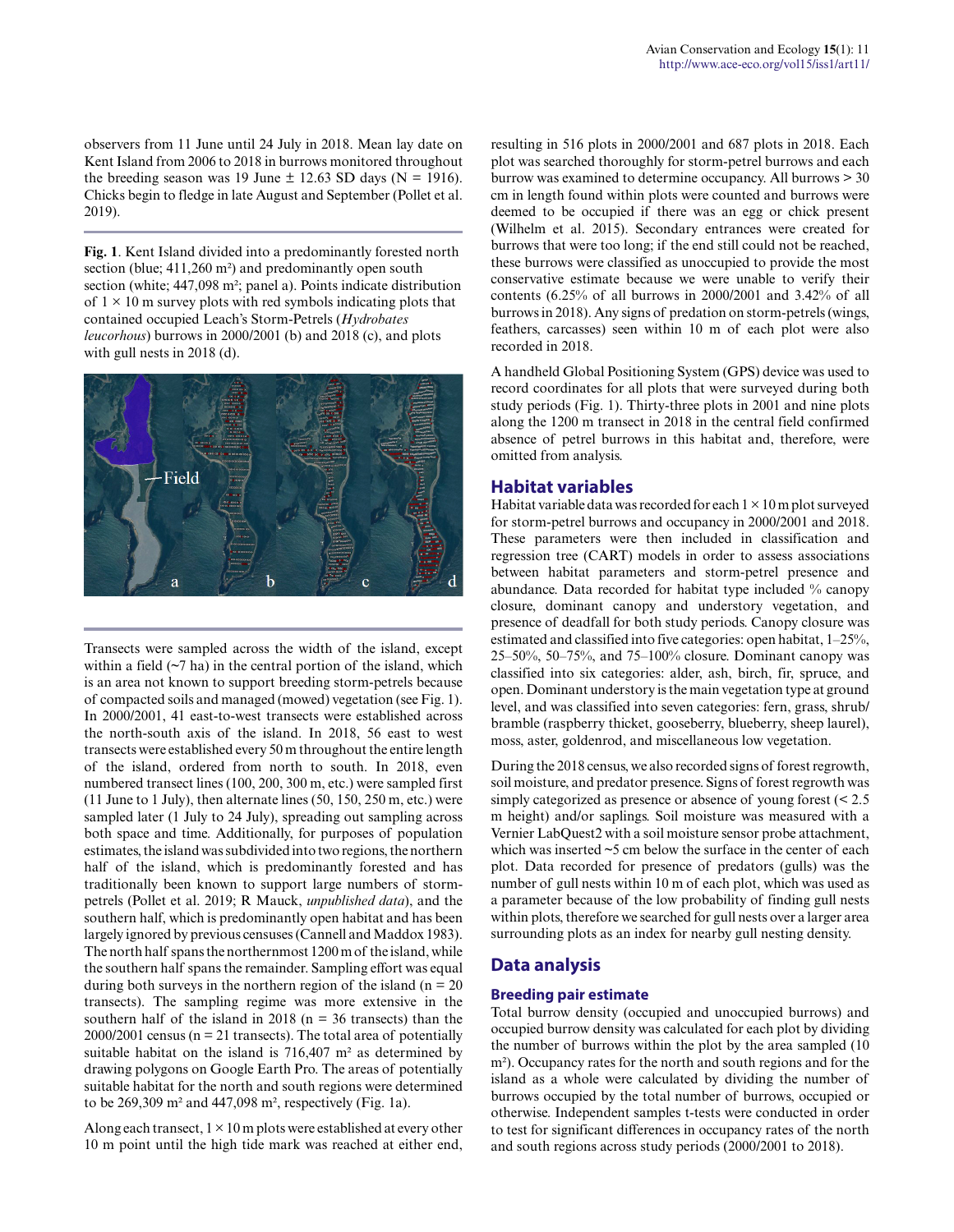| Year      | Location      | <b>Total Area</b><br>(m <sup>2</sup> ) | Plots $(10m^2)$ |     | Active Burrows Mean Burrow Density<br>(SE) | Mean Occupied Burrow<br>Density (SE) | Occupancy Rate<br>(SE) |
|-----------|---------------|----------------------------------------|-----------------|-----|--------------------------------------------|--------------------------------------|------------------------|
| 2000/2001 | North         | 411260                                 | 299             | 181 | 0.1180(0.010)                              | 0.0605(0.007)                        | 0.51(0.03)             |
|           | South         | 308472                                 | 217             | 32  | 0.0263(0.006)                              | 0.0147(0.005)                        | 0.56(0.07)             |
|           | Entire Island | 719732                                 | 516             | 213 |                                            |                                      |                        |
| 2018      | North         | 411260                                 | 387             | 153 | 0.0677(0.007)                              | 0.0395(0.005)                        | 0.58(0.03)             |
|           | South         | 308472                                 | 291             | 51  | 0.0306(0.006)                              | 0.0175(0.004)                        | 0.57(0.05)             |
|           | Entire Island | 719732                                 | 678             | 204 |                                            |                                      |                        |

**Table 1**. Total area, number of plots surveyed, number of occupied burrows, mean burrow density (per m²), mean occupied burrow density (per m²), and occupancy rate of Leach's Storm-Petrels (*Hydrobates leucorhous*) nesting on Kent Island, New Brunswick in 2000/2001 and 2018.

Breeding pair estimates were calculated by multiplying the mean occupied burrow density of each region of the island by the total area of each region. Though occupied burrow density in plots was heavily skewed to the left, we had a large enough sample size that the estimates of mean occupied burrow density met the assumptions of the central limit theorem (Catry et al. 2003) and therefore population estimates and confidence limits can be calculated using standard procedures. The associated 95% confidence intervals for breeding pair estimates were calculated by multiplying the standard error (SE) by the returned inverse of the t-distribution (df = number of plots; Wilhelm et al. 2015) and either adding or subtracting from the total breeding pair estimate. The breeding pair estimate SE for the north and south regions of the island were calculated by multiplying the total area of each region by the SE of the occupied burrow density for each region. The breeding pair estimate SE for the entire island was calculated by taking the square root of the breeding pair estimate SE from the north squared added to the breeding pair estimate SE from the south squared. Unpaired t-tests were conducted to test significance between breeding pair estimates across study periods.

The annual rate of change for the number of breeding pairs from 2001 to 2018 was determined for the north, south, and entire island by using the following equation for discrete population growth, where  $\lambda$  is the annual rate of change, N(t) is population size at time t,  $N(0)$  is population size at time 0, and t is the time between surveys.

$$
\lambda = \exp((\ln(N(t) / N(0)))) / t)
$$
 (1)

The percent annual change is then calculated by subtracting 1 from  $\lambda$  and multiplying by 100. In order to account for variance in population estimates, vectors consisting of 10,000 random draws of the mean population size and standard error were created following a normal distribution for both 2000/2001 and 2018. Annual rates of change  $(\lambda)$  were then calculated from these vectors and 95% confidence intervals were extracted.

#### **Nest site use**

To determine which habitat factors were associated with burrow presence, burrow densities, and occupancy rates, CART analysis was used. CART analysis has been used extensively in habitat and nest site use studies (Clark et al. 1999, Maslo et al. 2011, Fricke et al. 2015) owing to their ability to (1) model complex ecological data with nonlinear relationships and missing values (De'ath and Fabricius 2000), (2) recognize critical threshold values for explanatory variables on a dependent variable, and (3) avoid a priori assumptions of relationships between a response variable and predictor variables (Guisan and Zimmerman 2000). CART analysis resolves relationships between a single response variable and several predictor variables, which may be categorical or numeric (De'ath and Fabricius 2000). Three separate CART models were created for each study period with (1) occupied burrow density, (2) occupied burrow presence, and (3) occupancy rate as the response variable. Predictor variables in analyses included dominant canopy (8 categories), dominant understory vegetation type (7 categories), soil moisture, canopy closure (5 categories), presence of forest regrowth (yes or no), presence of deadfall (yes or no), and number of gull nests within 10 m of plots. CART analysis was completed by using the R package "party" (Hothorn et al. 2006) in the statistical software R 3.5.1 (R Core Team 2018). Splits in the model were based on hypothesis testing criterion within the R package "party" and the Bonferroni adjusted P-values (0.05) that were associated with these splits (Hothorn et al. 2006).

#### **RESULTS**

Across 41 transects in 2000/2001, 19.6% of 516 searched plots contained at least one occupied burrow. Along 56 transects surveyed in 2018, 15.9% of 678 searched plots contained at least one occupied burrow. During both the 2000/2001 and 2018 study periods, burrow densities were higher in the mainly forested north end of the island compared to the mainly open south end. Changes between these periods show decreasing burrow densities in the north, and stable or increasing burrow densities in the south (Table 1).

Occupancy rates have not changed significantly in either the north  $(t = -0.473, df = 45, P = 0.639)$  or south region  $(t = -0.738, df = 0.639)$ 48, P = 0.464) of the island between 2000/2001 and 2018 (Table 1). Occupancy rates (mean ± SE) across the six-week study period in 2018 from the first week through to the last week of the study were as follows;  $0.51 \pm 0.05$ ,  $0.49 \pm 0.05$ ,  $0.66 \pm 0.05$ ,  $0.68 \pm 0.04$ ,  $0.46 \pm 0.05$ , and  $0.61 \pm 0.05$ . In 2018, occupancy rates did not vary significantly between the first three weeks and last three weeks of the study period (t = 0.356, df = 4, P = 0.740). Chronological occupancy data was not available for comparison from the 2000/2001 study period. The first observed hatched chick was recorded on 8 July 2018, confirming that the study spanned peak laying period.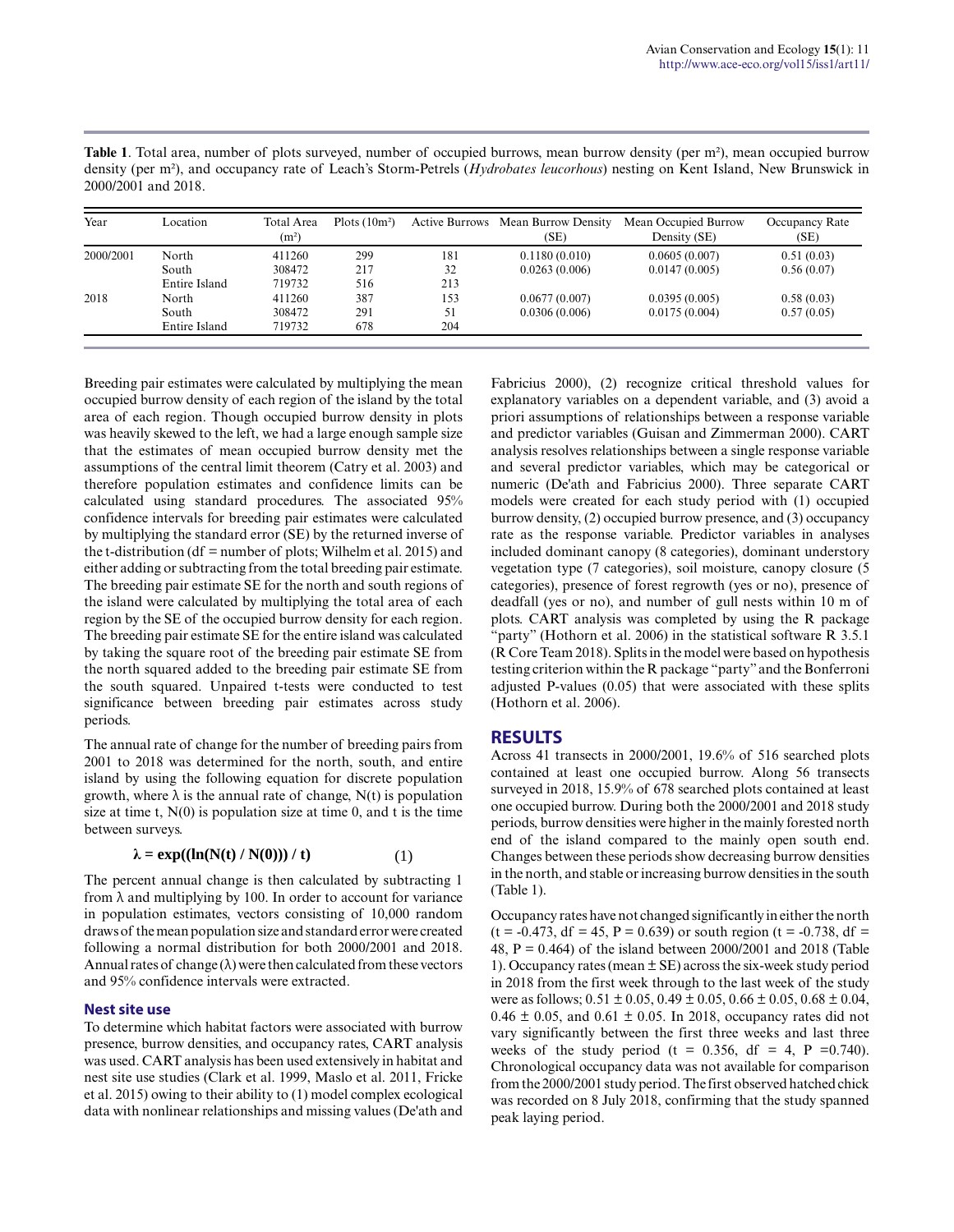| Location      | Year | Breeding Pair Estimate (95% CI) | Annual Change 2001–2018 (95% CI) |
|---------------|------|---------------------------------|----------------------------------|
| North         | 2001 | 24.881                          | $-2.48%$                         |
|               |      | $(19,239-30,524)$               | $(-4.10\% \text{ to } -0.47\%)$  |
|               | 2018 | 16,245                          |                                  |
|               |      | $(12,214-20,275)$               |                                  |
| South         | 2001 | 4535                            | $+1.03%$                         |
|               |      | $(1512 - 7558)$                 | $(-3.54\% \text{ to } 7.91\%)$   |
|               | 2018 | 5398                            |                                  |
|               |      | $(2980 - 7817)$                 |                                  |
| Entire Island | 2001 | 29.416                          | $-1.79%$                         |
|               |      | $(23,015-35,817)$               | $(-3.28\% \text{ to } -0.25\%)$  |
|               | 2018 | 21,643                          |                                  |
|               |      | $(16.943 - 26.343)$             |                                  |

**Table 2**. Breeding pair estimates and annual population rates of change for Leach's Storm-Petrels (*Hydrobates leucorhous*) nesting on Kent Island, New Brunswick from 2001 to 2018.

### **Breeding pair estimates**

Based on the occupied burrow densities and total area surveyed for each region of the island in 2000/2001, breeding pair estimates (mean ± SE) of 24,881 ± 2879 (CI 19,239–30,524 ) and 4535 ± 1542 (CI 1511–7558) were calculated for the north and south regions of Kent Island respectively, with a total estimate of 29,416 ± 3266 (CI 23,015–35,817) breeding pairs for the entire colony (Table 2).

In 2018, breeding pair estimates (mean  $\pm$  SE) of 16,245  $\pm$  2056 (CI 12,214–20,275) and 5398  $\pm$  1239 (CI 2980–7817) were calculated for the north and south regions of Kent Island, respectively, with a total of  $21,643 \pm 2398$  (CI 16,943–26,343) breeding pairs for the entire colony (Table 2).

From 2000/2001 to 2018, the population has not shown significant evidence of change in the south ( $t = 0.441$ ; df = 506; P = 0.660) with an annual rate of change of 1.03% and has decreased significantly in the north ( $t = 1.963$ ; df = 1192; P = 0.0498) and for the entire island (t = 2.506; df = 684; P = 0.0124), with annual rates of change of -2.48% and -1.79%, respectively (Table 2).

## **Evidence of predation**

Evidence of predation on storm-petrels found in plots in 2018 included the following: 14 carcasses, 31 instances of pairs or single wings, 18 feather piles, and a broken egg. In the southern region of the island, 6.9% of all plots surveyed contained evidence of predation, while 10.1% of all plots in the northern region of the island contained evidence of predation, with 8.7% of plots on the entire island containing evidence of predation. Occurrence of signs of predation differed significantly among habitat types (Χ²  $= 14.09$ , df = 6, P < 0.05; Table 3). Mean ( $\pm$ SE) number of gull nests observed within 10 m of plots in 2018 were 0.266 ± 0.05 and  $1.23 \pm 0.09$  in the northern and southern regions of the island, respectively.

#### **Nest site use**

All 2000/2001 and 2018 survey plots were used to create three CART models in order to investigate nest site use by storm-petrels. Occupied burrow presence, occupied burrow density and occupancy rate were the response variables respectively for each separate model (Table 4).

In 2000/2001, presence of occupied burrows was primarily influenced by dominant canopy type  $(P < 0.001)$ , with ash, birch, and fir being preferred and secondarily influenced by the presence of deadfall (Table 4,  $P = 0.017$ ). Occupied burrow densities were primarily influenced by dominant understory type  $(P < 0.001)$ , with fern being preferred over aster, goldenrod, grass, moss, and shrub/bramble (Table 4, Fig. 2).

**Table 3**. Percentage of plots by habitat type with evidence of predation upon Leach's Storm-petrels (*Hydrobates leucorhous*) nesting on Kent Island, New Brunswick in 2018.

| Habitat                      | Plots with<br>Evidence of<br>Predation $(\%)$ | Number of Plots |
|------------------------------|-----------------------------------------------|-----------------|
| Shrub / Bramble              | 12.50%                                        | 128             |
| Fern                         | 12.10%                                        | 83              |
| Forest                       | 10.30%                                        | 261             |
| Goldenrod                    | $8.30\%$                                      | 12              |
| Miscellaneous Low Vegetation | $8.30\%$                                      | 12              |
| Grass                        | 2.20%                                         | 179             |
| Moss                         | $0.00\%$                                      | 3               |

In 2018, occupied burrows were more likely to be found in plots with fern or shrub/bramble as the dominant understory ( $P =$ 0.001), which also had no gull nests nearby ( $P = 0.009$ ) and no forest regrowth (Table 3;  $P = 0.009$ ). The density of occupied burrows was primarily influenced by dominant understory ( $P =$ 0.024), where fern- and shrub/bramble-dominated plots had greater densities than plots dominated by grass, miscellaneous low vegetation, goldenrod, aster, or moss (Table 4, Fig. 2). CART models failed to find occupancy rate to be associated with any of the predictor variables for either 2000/2001 or 2018.

To analyze how nest site use might vary within the two regions of the island, additional CART analyses were run separately for the north and south areas for 2000/2001 and 2018. In the north in 2000/2001, occupied burrow presence was highest where the dominant understory was fern dominated ( $P = 0.04$ ) and occupied burrow densities were highest where the understory was goldenrod or fern dominated ( $P = 0.004$ ). In 2018, occupied burrow presence was greatest where there was no forest regrowth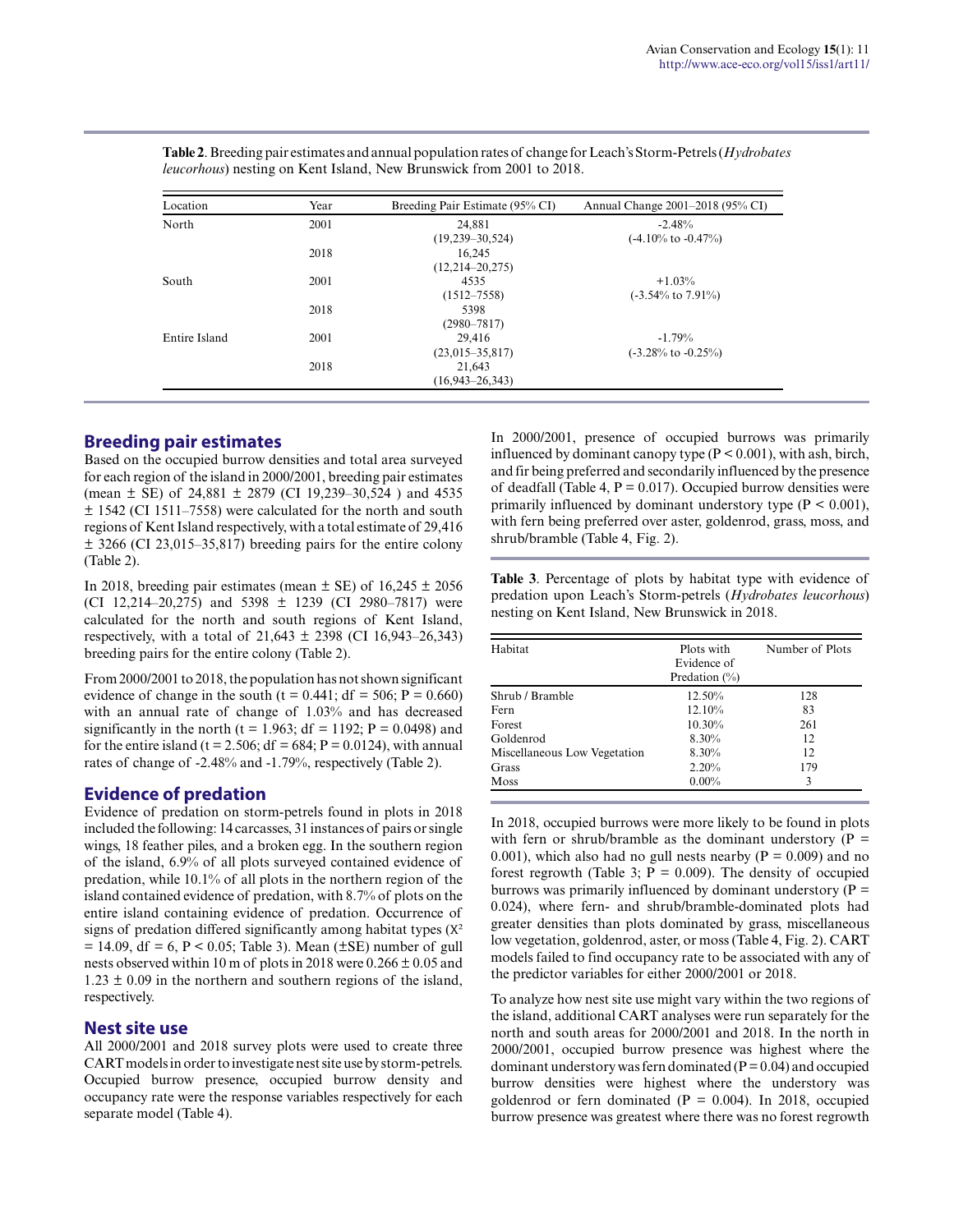**Table 4**. Habitat preferences for Leach's Storm-Petrels (*Hydrobates leucorhous*) nesting on Kent Island, New Brunswick in 2000/2001 and 2018. Classification and regression tree (CART) analysis was used to determine which habitat variables greatly influenced nest site utilization based on occupied/unoccupied burrows and burrow densities. CART failed to find any predictors of occupancy rates; thus, results were omitted from the table. Habitat variables considered in each model included dominant canopy, dominant understory, canopy closure, soil moisture, signs of forest regrowth, and the number of gull nests nearby plots. See methods for full list of canopy and understory types.

| Dependent Variable       | Year              | Primary Variable                                                               | Secondary Variable                          | Tertiary Variable    |
|--------------------------|-------------------|--------------------------------------------------------------------------------|---------------------------------------------|----------------------|
| Occupied Burrow Presence | 2000/2001<br>2018 | Dominant Canopy (ash, birch, fir)<br>Dominant Understory (fern, shrub/bramble) | Deadfall (Present)<br>Gull Nests Nearby < 1 | Forest Regrowth (No) |
| Occupied Burrow Density  | 2000/2001<br>2018 | Dominant Understory (fern)<br>Dominant Understory (fern, shrub/bramble)        |                                             |                      |

**Fig. 2**. Mean occupied burrow densities per dominant canopy and dominant understory vegetation type of Leach's Storm-Petrels (*Hydrobates leucorhous*) nesting on Kent Island, New Brunswick. Open circles represent the 2001 study period and open triangles represent the 2018 study period. Error bars represent the standard error.



 $(P = 0.012)$ , while regression trees failed to classify occupied burrow densities. In the south, regression trees failed to classify any of the dependent variables in both study periods.

## **DISCUSSION**

Though small in comparison with more northern storm-petrel colonies in Atlantic Canada (Wilhelm et al. 2015, 2019), the Kent Island population currently represents one of the two largest colonies (Pollet and Shutler 2018) south of Newfoundland, and the largest colony in the province of New Brunswick. This study documents a substantial decline across a span of 17 years when many other colonies across Atlantic Canada have observed precipitous declines (Robertson et al. 2006, Wilhelm et al. 2015, 2019, Pollet and Shutler 2018). Census work resulted in an estimate for the entire colony of 29,416 breeding pairs in 2000/2001 and 21,643 breeding pairs in 2018. The difference between these totals represents a 26.4% total decline and 1.79% annual decline for the colony since 2000/2001. Macrohabitat characteristics influenced nest site use of storm-petrels on the island, with nesting density varying with habitat characteristics and predator presence across the island (Fig. 2, Table 4).

# **Breeding population status and trend**

Occupied burrow densities at other storm-petrel colonies across Atlantic Canada range widely, from 0.017 to 1.97 burrows/m² (Robertson et al. 2006, Wilhelm et al. 2015, 2019). Thus, the occupied burrow densities observed in the south and north of Kent Island in both 2000/2001 (0.015 and 0.061, respectively) and 2018 (0.018 and 0.040, respectively) are near the low end of this range. Occupancy rates across the region range from 0.34 to over 0.8, with Kent Island falling in the midrange. The nearest of Atlantic Canada's major Leach's Storm-Petrel colonies, Bon Portage Island in southwestern Nova Scotia, had a mean occupied burrow density of 0.08 burrows/m² and an overall burrow occupancy rate of 0.56 as of 2017 (Pollet and Shutler 2018). Though occupied burrow density was considerably higher on Bon Portage Island compared to Kent Island, the colonies faced similar declines in occupied burrow densities over an almost identical period.

Population trends varied in the different regions of the island, with the primarily open habitat of the southern region of the island experiencing an annual increase of 1.03% and the primarily forested northern region of the island suffering an annual decline of 2.48% since 2000/2001. The population trend for the entire island over a similar period echoes the 1.33% annual rate of decline and 20% total population decline over 16 years observed on nearby Bon Portage Island (Pollet and Shutler 2018). The annual rate of decline observed in the predominantly forested northern region aligns closely with annual rates of change observed in open habitat in a major Newfoundland colony (Stenhouse and Montevecchi 1999, Wilhelm et al. 2015). Moreover, declines observed over the past ~30 years at the largest colony for this species (Baccalieu Island, Newfoundland and Labrador) show annual rates of decline of 1.4% per year and the largest declines were observed in forested habitats (Wilhelm et al. 2019), similar to our results on Kent Island. Given these similar declines among multiple colonies and the very high nest-site fidelity observed with this species (Pollet et al. 2019), dispersal is an unlikely mechanism for the decreasing population on Kent Island. Therefore, our results are consistent with the growing body of evidence suggesting a region-wide decline, even though there may be different local habitat and predation stressors acting within and among these colonies.

One possible external contributor to regional population trends for this species is elevated mercury (Hg) levels, relative to other seabirds breeding in Atlantic Canada (Goodale et al. 2008). For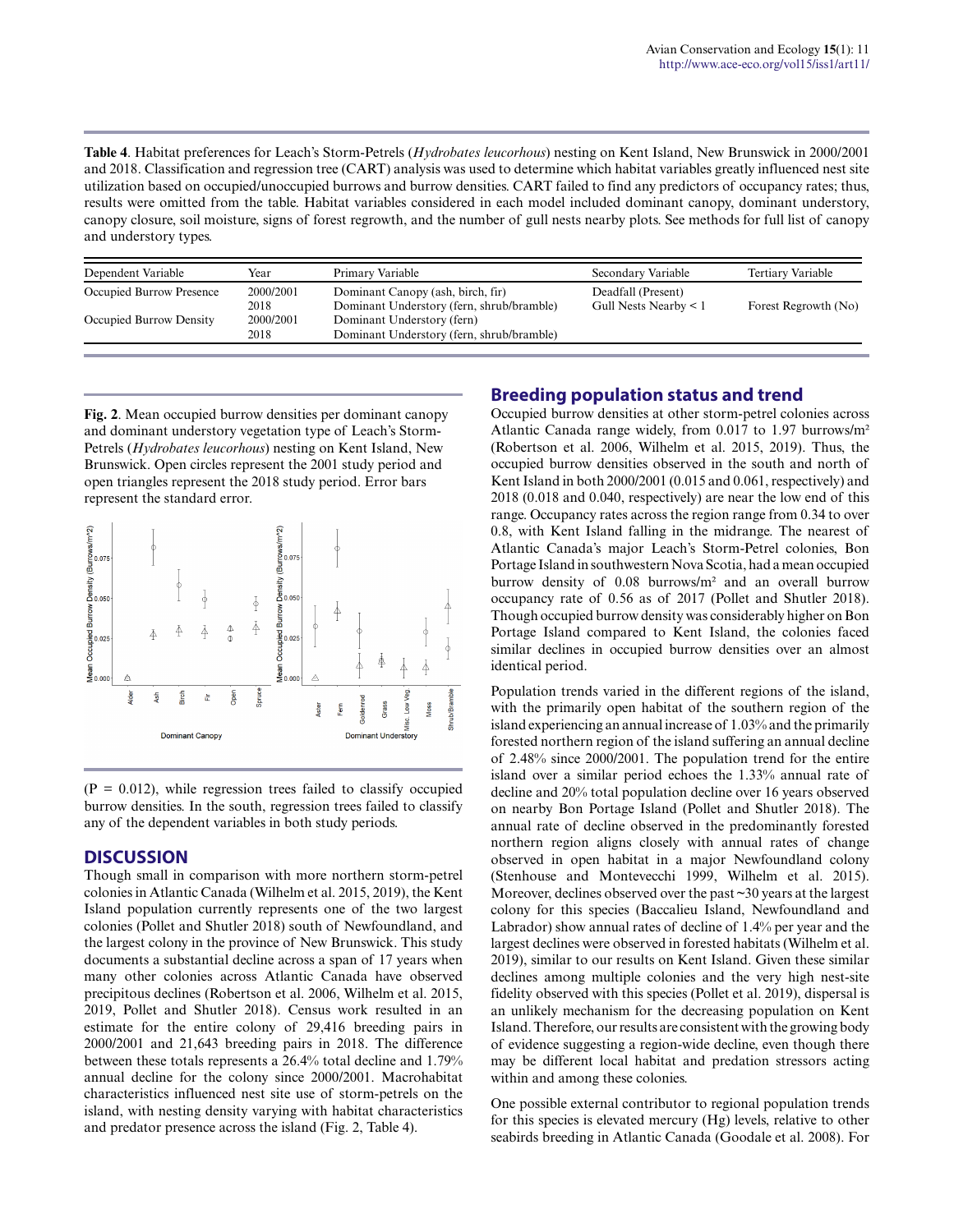example, Common Loons (*Gavia immer*) have been found to experience declines in reproductive success when blood Hg concentrations reach a threshold of 3 μg/g wet wt. (Burgess and Meyer 2008). Blood Hg concentrations of storm-petrels within the Gulf of Maine region have been found to remain well below this threshold, suggesting that storm-petrels in the region may not reach a threshold where reproductive success is impacted (Bond and Diamond 2009, Pollet et al. 2017). Additionally, mercury loads in storm-petrels have shown wide variation across their breeding range, with Kent Island birds showing lower mercury loads than colonies in Newfoundland (Burgess, Hedd, Pollet et al. 2019, *unpublished data*). Thus, the effects of industrial contaminants, i.e., mercury, on population declines at Kent Island and other Atlantic Canadian colonies remains uncertain and warrants further investigation. Another potential cause for declining population trends is strandings associated with light pollution from the offshore oil and gas industry (Wiese et al. 2001, Montevecchi 2006, Ronconi et al. 2015). However, foraging ranges of storm-petrels nesting at colonies located in northern Nova Scotia and the east coast of Newfoundland overlap with offshore oil and gas platforms, yet the foraging range of Kent Island storm-petrels does not (Hedd et al. 2018), suggesting that this source of potential mortality is not a factor for the Kent island colony. Chronic oil spills within seabird foraging ranges also pose risk of increased mortality (Wiese and Robertson 2004). European Storm-Petrels (*Hydrobates pelagicus*) have demonstrated decreased reproductive investment due to acute oil pollution (Zabala et al. 2011), thus chronic spills within storm-petrel foraging ranges may further impact populations. Within the Bay of Fundy region, other seabird species have been shown to be at increased risk of oiling from chronic oil pollution (Lieske et al. 2014). Assessment of cumulative risks to breeding seabirds, including risk of oiling, show areas of high vulnerability in the lower Bay of Fundy, and Leach's Storm-petrels rank among the highest in terms of species aggregate vulnerability across Atlantic Canada (Lieske et al., *in press*).

Another stressor of utmost concern not only for Kent Island, but all colonies, are the effects of climate change on storm-petrel feeding ecology and reproductive success, as increasing mean global sea and air temperatures over a multidecadal timescale have shown negative effects on hatching success (Mauck et al. 2018). However, with other broad scale issues such as oil and gas industry impacts and mercury contamination likely playing a lesser role for the population trend of the colony on Kent Island, we must, therefore, consider fine-scale issues such as habitat suitability and predation pressure that may be influencing population dynamics from stressors within the colony.

#### **Influence of habitat on nest site use**

Habitat suitability can have profound effects on the nesting distribution and population trends of several burrowing Procellariform species (Stenhouse and Montevecchi 2000, Brodier et al. 2011, Shaw et al. 2011). In 2000/2001, Leach's Storm-Petrels on Kent Island were more likely to be nesting in forested regions (ash, birch, fir) where deadfall was present, and in greater densities where the dominant understory was fern. In 2018, storm-petrels were more likely to be nesting and in greater densities where the dominant vegetation was fern or shrub/ bramble and where there were no signs of forest regrowth. A decline in both occupied and total burrow densities occurred in the predominantly forested north and a slight increase occurred in the predominantly open habitat of the south. Despite the decline in the north, the highest occupied burrow densities (0.091  $\pm$  0.02 burrows/m<sup>2</sup>) on the island were observed in the open habitat (fern, grass, shrub/bramble) of the north. This shift in preference of habitat from forest to open found in our study contrasts with other research showing that storm-petrels nest at greater densities in forested habitat as compared to open habitat (Stenhouse and Montevecchi 2000, Robertson et al. 2006, Wilhelm et al. 2015), although recent census work on Baccalieu Island has shown dramatic declines in the number of storm-petrels nesting in forest as well (Wilhelm et al. 2019). As burrow densities are directly correlated to the suitability of habitat for storm-petrel nesting (Robertson et al. 2006), these results suggest that changes in suitable habitat may have occurred.

There are a few possible explanations for these differing population trends and potential changes in habitat suitability across the island. One cause for declining burrow densities and population size in the forest could be forest regrowth. The 2007 eradication of snowshoe hares allowed saplings and immature trees to crowd the forest floor and surface soil (Wheelwright 2016), potentially compromising the structure of pre-existing burrows, as well as making it more difficult for storm-petrels to excavate new burrows in the short term. Our results suggest that the removal of invasive hares from the island has potentially had adverse effects on the nesting capabilities of storm-petrels. This contradicts previous studies where the eradication of hares resulted in increased habitat suitability for burrow nesting Procellariforms (Priddel et al. 2000, Brodier et al. 2011). However, a storm-petrel colony on Great Duck Island in nearby Maine has either remained stable or increased despite the continuing presence of invasive hares (P Shannon, *personal communication*). Additionally, eradications of invasive European rabbits (*Oryctolagus cuniculus*) on other seabird colonies have shown minimal positive effects on population sizes of other storm-petrel species (Campos and Granadeiro 1999, Bried and Neves 2015). With only two sampling periods straddling the eradication of hares on Kent Island, it is difficult to ascertain the effects (either positive or negative) of hare removal and vegetation regrowth on Leach's Strom-petrels. Continued monitoring of specific sites experiencing forest regeneration may better quantify the benefits or impacts of hare removal in the short and long term.

Another potential cause for the changes in burrow densities in the north since the last census is the 2008 outbreak of bark beetles, which decimated much of the island's mature spruce forest (Wheelwright 2016). These outbreaks can significantly increase soil moisture, as the removal of mature trees alters water cycling processes (Reed et al. 2018). Such an increase in soil moisture can create less favorable nesting conditions and decreased hatching success for burrow nesting petrels (Schramm 1986, Carter 1997). Although soil moisture was not associated with nest site selection in this study, storm-petrels on the island have previously shown preference for nesting in burrows with low soil moisture and have been known to relocate to another burrow if their nest site becomes saturated (Fricke et al. 2015). This could account for the observed increase in the number of storm-petrels nesting in the predominantly open southern half of the island and give a partial explanation for the decline observed in the predominantly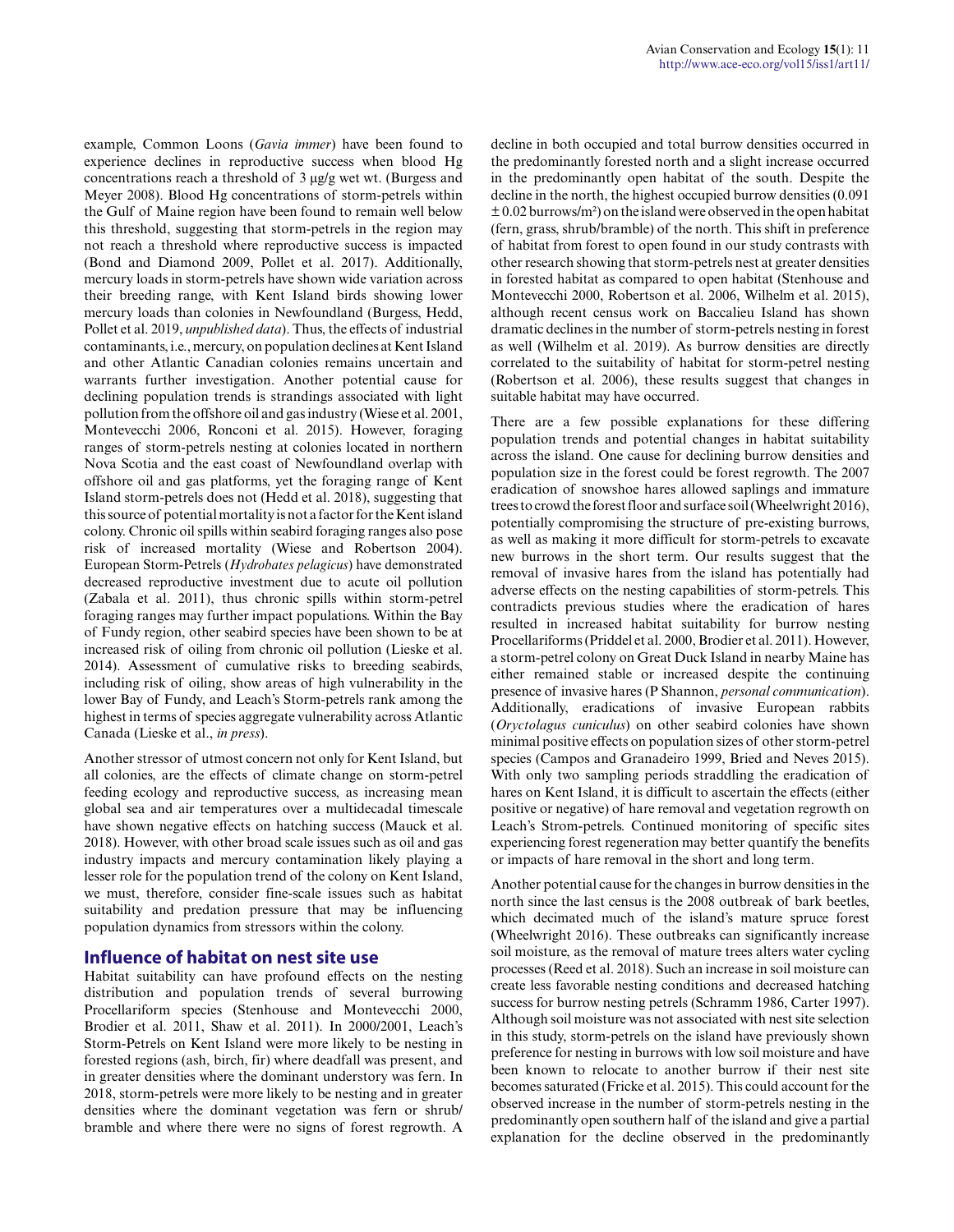forested north. Thus, relationships between soil moisture and nest site suitability on Kent Island (Fricke et al. 2015), and ultimately potential effects on population size or redistribution within the colony, warrant further investigation as the forest continues to regenerate following the eradication of hares and the recovery after the bark beetle infestation.

#### **Influence of predation on nest site use**

Gulls prey on storm-petrels in Atlantic Canada, sometimes killing thousands of individuals at colonies during a single breeding season (Stenhouse et al. 2000, Robertson et al. 2006). Therefore, their presence could affect nest site use and population dynamics. In this study, the presence of gull nests within 10 m of a survey plot was negatively associated with the presence, but not density, of nesting storm-petrels. This result suggests that gull presence is an active influence upon where storm-petrels dig their nest burrows but has little effect on the overall number of storm-petrels nesting in any given area. Recent findings show that the population of Herring Gulls on Kent Island has decreased by 36% since 2001 (Bennett et al. 2017) and a decrease in predation pressure might have occurred as a result. Declines in prey availability have resulted in increased predatory efforts toward smaller seabird species and decreased breeding success in gulls (Regehr and Montevecchi 1997, Stenhouse and Montevecchi 1999). However, declining gull populations could result in less competition over resources and an associated increase in productivity or breeding success (e.g., Bennett et al. 2017), which may result in decreased predation on storm-petrels, but these dynamics between predator-prey relationships for conesting seabirds remain poorly known.

Despite the uneven distribution of gulls around the island with most gulls occurring in large patches in the south (Fig. 1d), instances of predation occurred at similarly low rates across the island, with 10.1% of plots in the north and 6.9% of plots in the south showing signs of predation. However, occurrence of predation varied significantly across habitat types, with occurrences being lower in grass dominated plots, though this could be attributed to lower burrow densities occurring in grass dominated plots compared to the island's other habitat types. Perhaps then, storm-petrels on the island are preferentially nesting in areas of low gull nesting densities not only because of predation pressure, but also because of interspecific competition for nesting habitat. Interspecific nest site competition has been documented in other burrowing seabird species (Ramos et al. 1997, Sullivan et al. 2000), and larger burrowing seabirds have been known to outcompete storm-petrels for nest sites (McClelland et al. 2008, Sato et al. 2010). Though little is known regarding any potential interspecific nest site competition between gulls and storm-petrels, previous work has shown that high densities of surface nesting Great Cormorants (*Phalacrocorax carbo*) resulted in decreased habitat suitability for European Storm-Petrels because of trampling of vegetation and resultant soil erosion (Cadiou et al. 2010). Therefore, presence and/or high densities of surface nesting gulls may displace stormpetrels from potential burrowing sites. Alternatively, habitat requirements between species may differ enough to limit cooccurrence.

In addition to gulls, storm-petrel feathers and a wing were found near a river otter den in 2018, providing evidence of otter predation on storm-petrels that may pose a new predatory threat for the colony. Past studies of river otter predation upon stormpetrels have shown that occurrences happen regularly and may pose a risk to smaller storm-petrel colonies with low burrow densities (Quinlan 1983, Speich and Pitman 1984). However, otter predation likely poses a very minor threat for a colony of Kent Island's magnitude.

### **Future directions**

With the Atlantic Canadian population of storm-petrels in steep decline, it is increasingly important to monitor population trends of major colonies. Though the breeding population on Kent Island has undergone a significant decline over a 17 year span, it is likely that census work for the island only reasonably needs to be conducted every 10 or so years to avoid high levels of disturbance. However, it may be beneficial to create permanent plots within various habitat types across the island that can be monitored more frequently in order to assess if changes in habitat are in fact drivers of changing burrow densities and population trends. If population levels and burrow densities begin to increase as the forest continues to grow and mature, hare eradications could then be recommended for other colonies to promote longterm population growth and stability. Gull predation should also be monitored at the colony because increased predation on stormpetrels by gulls might be expected to occur because of forage fish availability and distribution fluctuations associated with changing oceanic climate (Stenhouse and Montevecchi 1999, Buren et al. 2012).

*Responses to this article can be read online at:* <http://www.ace-eco.org/issues/responses.php/1526>

#### **Acknowledgments:**

*We thank Patty Jones and Ian Kyle of the Bowdoin Scientific Station for accommodations and logistical support, Greg Robertson for lending his expertise with population trend analysis, Laura McFarlane-Tranquilla for her guidance both in the field and beyond, Bill Montevecchi and three anonymous reviewers for their comments on the manuscript, the Leonard Lab at Dalhousie University for their support and guidance, as well as the entire Kent Island field crew. This study was supported by funding provided by Environment and Climate Change Canada through an Atlantic Ecosystems Initiatives grant to Bird Studies Canada and a grant from the New Brunswick Wildlife Trust Fund. Finally, we would like to dedicate this paper to the late Chuck Huntington who devoted much of his life to the study of the Leach's Storm-Petrels who call Kent Island home.*

## **LITERATURE CITED**

Ainley, D. G., W. McIver, J. Adams, and M. Parker. 2019. Ashy Storm-Petrel *Oceanodroma homochroa, version 2.0. In* P. G. Rodewald, editor. *The birds of North America.* Cornell Lab of Ornithology, Ithaca, New York, USA. [https://doi.org/10.2173/](https://doi.org/10.2173/bna.185) [bna.185](https://doi.org/10.2173/bna.185)

Anderson, O. R. J., C. J. Small, J. P. Croxall, E. K. Dunn, B. J. Sullivan, O. Yates, and A. Black. 2011. Global seabird bycatch in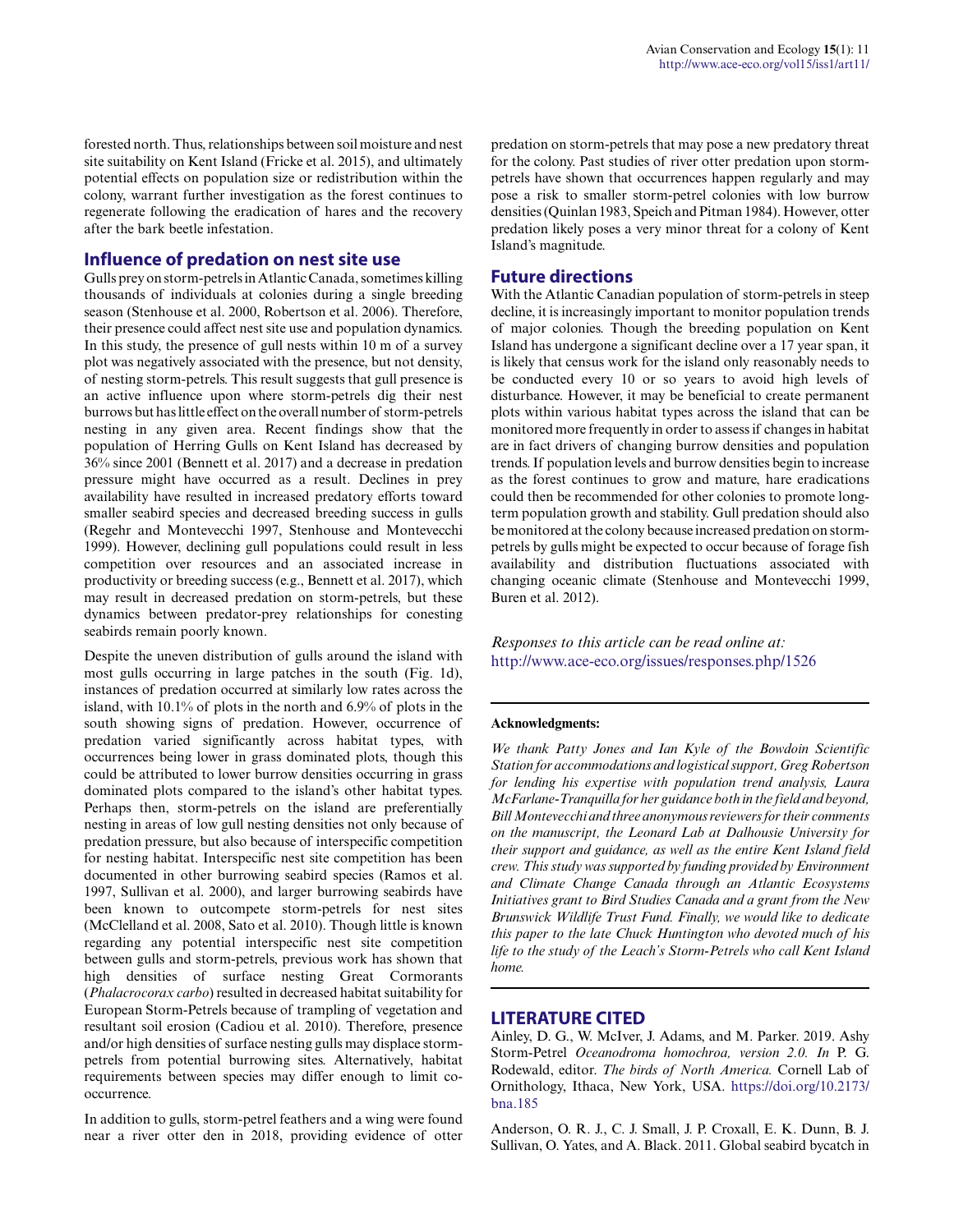longline fisheries. *Endangered Species Research* 14:91-106. [https://](https://doi.org/10.3354/esr00347) [doi.org/10.3354/esr00347](https://doi.org/10.3354/esr00347)

Bennett, J. L., E. G. Jamieson, R. A. Ronconi, and S. N. P. Wong. 2017. Variability in egg size and population declines of Herring Gulls in relation to fisheries and climate conditions*. Avian Conservation and Ecology* 12(2):16. [https://doi.org/10.5751/](https://doi.org/10.5751/ACE-01118-120216) [ACE-01118-120216](https://doi.org/10.5751/ACE-01118-120216) 

BirdLife International. 2018. *Hydrobates leucorhous*. *The IUCN Red List of Threatened Species.* 2018:e.T132438298A132438484. [https://dx.doi.org/10.2305/IUCN.UK.2018-2.RLTS.](https://dx.doi.org/10.2305/IUCN.UK.2018-2.RLTS.T132438298A132438484.en) [T132438298A132438484.en](https://dx.doi.org/10.2305/IUCN.UK.2018-2.RLTS.T132438298A132438484.en)*.*

Bond, A. L., and A. W. Diamond. 2009. Mercury concentrations in seabird tissues from machias Seal Island, New Brunswick, Canada. *Science of the Total Environment* 407:4340-4347. [https://](https://doi.org/10.1016/j.scitotenv.2009.04.018) [doi.org/10.1016/j.scitotenv.2009.04.018](https://doi.org/10.1016/j.scitotenv.2009.04.018) 

Bried, J., and V. Neves. 2015. Habitat restoration on Praia Islet, Azores Archipelago, proved successful for seabirds, but new threats have emerged. *Airo* 23:25-35.

Brodier, S., B. Pisanu, A. Villers, E. Pettex, M. Lioret, J.-L. Chapuis, and V. Bretagnolle. 2011. Responses of seabirds to the rabbit eradication on Ile Verte, sub-Antarctic Kerguelen Archipelago. *Animal Conservation* 14(5):459-465. [https://doi.](https://doi.org/10.1111/j.1469-1795.2011.00455.x) [org/10.1111/j.1469-1795.2011.00455.x](https://doi.org/10.1111/j.1469-1795.2011.00455.x)

Buren, A. D., M. Koen-Alonso, and W. A. Montevecchi. 2012. Linking predator diet and prey availability: Common Murres and capelin in the Northwest Atlantic. *Marine Ecology Progress Series* 445:25-35. <https://doi.org/10.3354/meps09465>

Burgess, N. M., and M. W. Meyer. 2008. Methylmercury exposure associated with reduced productivity in Common Loons. *Ecotoxicology* 17:83-91. <https://doi.org/10.1007/s10646-007-0167-8>

Cadiou, B., F. Bioret, and D. Chenesseau. 2010. Response of breeding European Storm-Petrels *Hydrobates pelagicus* to habitat change. *Journal of Ornithology* 151:317-327. [https://doi.](https://doi.org/10.1007/s10336-009-0458-3) [org/10.1007/s10336-009-0458-3](https://doi.org/10.1007/s10336-009-0458-3)

Campos, A. R., and J. P. Granadeiro. 1999. Breeding biology of the White-Faced Storm-Petrel on Selvagem Grande Island, North-East Atlantic. *Waterbirds* 22(2):199-206. [https://doi.](https://doi.org/10.2307/1522208) [org/10.2307/1522208](https://doi.org/10.2307/1522208) 

Cannell, P. F., and G. D. Maddox. 1983. Population change in three species of seabirds at Kent Island, New Brunswick. *Journal of Field Ornithology* 54:29-35. [online] URL: [https://www.jstor.](https://www.jstor.org/stable/4512784) [org/stable/4512784](https://www.jstor.org/stable/4512784)

Carter, J. 1997. Nest site selection and breeding success of Wedgetailed Shearwaters *Puffinus pacificus* at Heron Island. *Australian Geographical Studies* 35:153-167. <https://doi.org/10.1111/1467-8470.00016>

Catry, P., A. Campos, P. Segurado, M. Silva, and I. Strange. 2003. Population census and nesting habitat selection of Thin-billed Prion *Pachyptila belcheri* on New Island, Falkland Islands. *Polar Biology* 26:202-207.<https://doi.org/10.1007/s00300-002-0465-9>

Clark, W. R., R. A. Schmitz, and T. R. Bogenschutz. 1999. Site selection and nest success of Ring-Necked Pheasants as a function of location in Iowa. *Journal of Wildlife Management* 63:976-989. <https://doi.org/10.2307/3802812>

Croxall, J. P., P. N. Trathan, and E. J. Murphy. 2002. Environmental change and Antarctic seabird populations. *Science* 297(5586):1510-1514. <https://doi.org/10.1126/science.1071987>

Cury, P. M., I. L. Boyd, S. Bonhommeau, T. Anker-Nilssen, R. J. M. Crawford, R. W. Furness, J. A. Mills, E. J. Murphy, H. Österblom, M. Paleczny, J. F. Piatt, J.-P. Roux, L. Shannon, and W. J. Sydeman. 2011. Global seabird response to forage fish depletion—one-third for the birds. *Science* 334(6063):1703-1706. <https://doi.org/10.1126/science.1212928>

Danchin, E., T. Boulinier, and M. Massot. 1998. Conspecific reproductive success and breeding habitat selection: implications for the study of coloniality*. Ecology* 79(7):2415-2428. [https://doi.](https://doi.org/10.1890/0012-9658(1998)079[2415:CRSABH]2.0.CO;2) [org/10.1890/0012-9658\(1998\)079\[2415:CRSABH\]2.0.CO;2](https://doi.org/10.1890/0012-9658(1998)079[2415:CRSABH]2.0.CO;2) 

Davoren, G. K., and W. A. Montevecchi. 2003. Signals from seabirds indicate changing biology of capelin stocks. *Marine Ecology Progress Series* 258:253-261. [https://doi.org/10.3354/](https://doi.org/10.3354/meps258253) [meps258253](https://doi.org/10.3354/meps258253) 

De'ath, G., and K. E. Fabricius. 2000. Classification and regression trees: a powerful yet simple technique for ecological data analysis. *Ecology* 81:3178-3192. [https://doi.org/10.1890/0012-9658](https://doi.org/10.1890/0012-9658(2000)081[3178:CARTAP]2.0.CO;2) [\(2000\)081\[3178:CARTAP\]2.0.CO;2](https://doi.org/10.1890/0012-9658(2000)081[3178:CARTAP]2.0.CO;2)

Fretwell, S. D., and H. L. Lucas. 1969. On territorial behavior and other factors influencing habitat distribution in birds. *Acta Biotheoretica* 19:16-36.<https://doi.org/10.1007/bf01601953>

Fricke, E. C., K. M. Blizzard, D. P. Gannon, and R. A. Mauck. 2015. Model of burrow selection predicts pattern of burrow switching by Leach's Storm-Petrels. *Journal of Field Ornithology* 86(4):326-336. <https://doi.org/10.1111/jofo.12126>

Goodale, M. W., D. C. Evers, S. E. Mierzykowski, A. L. Bond, N. M. Burgess, C. I. Otorowski, L. J. Welch, C. S. Hall, J. C. Ellis, R. B. Allen, A. W. Diamond, S. W. Kress, and R. J. Taylor. 2008. Marine foraging birds as bioindicators of mercury in the Gulf of Maine. *EcoHealth* 5:409-425.<https://doi.org/10.1007/s10393-009-0211-7>

Goyert, H. F., E. O. Garton, and A. J. Poe. 2018. Effects of climate change and environmental variability on the carrying capacity of Alaskan seabird populations. *Auk* 135:975-991. [https://doi.](https://doi.org/10.1642/AUK-18-37.1) [org/10.1642/AUK-18-37.1](https://doi.org/10.1642/AUK-18-37.1)

Gross, W. A. O. 1935. The life history cycle of Leach's Petrel (*Oceanodroma leucorhoa leucorhoa*) on the outer sea islands of the Bay of Fundy. *Auk* 52:383-399.<https://doi.org/10.2307/4077511>

Guisan, A., and N. E. Zimmerman. 2000. Predictive habitat distribution models in ecology. *Ecological Modelling* 135:147-186. [https://doi.org/10.1016/S0304-3800\(00\)00354-9](https://doi.org/10.1016/S0304-3800(00)00354-9) 

Hedd, A., I. L. Pollet, R. A. Mauck, C. M. Burke, M. L. Mallory, L. A. McFarlane Tranquilla, W. A. Montevecchi, G. J. Robertson, R. A. Ronconi, D. Shutler, S. I. Wilhelm, and N. M. Burgess. 2018. Foraging areas, offshore habitat use, and colony overlap by incubating Leach's Storm-Petrels *Oceanodroma leucorhoa* in the Northwest Atlantic. *PLoS ONE* 13(5):e0194389. [https://doi.](https://doi.org/10.1371/journal.pone.0194389) [org/10.1371/journal.pone.0194389](https://doi.org/10.1371/journal.pone.0194389) 

Hipfner, J. M., M. J. F. Lemon, and M. S. Rodway. 2010. Introduced mammals, vegetation changes and seabird conservation on the Scott Islands, British Columbia, Canada.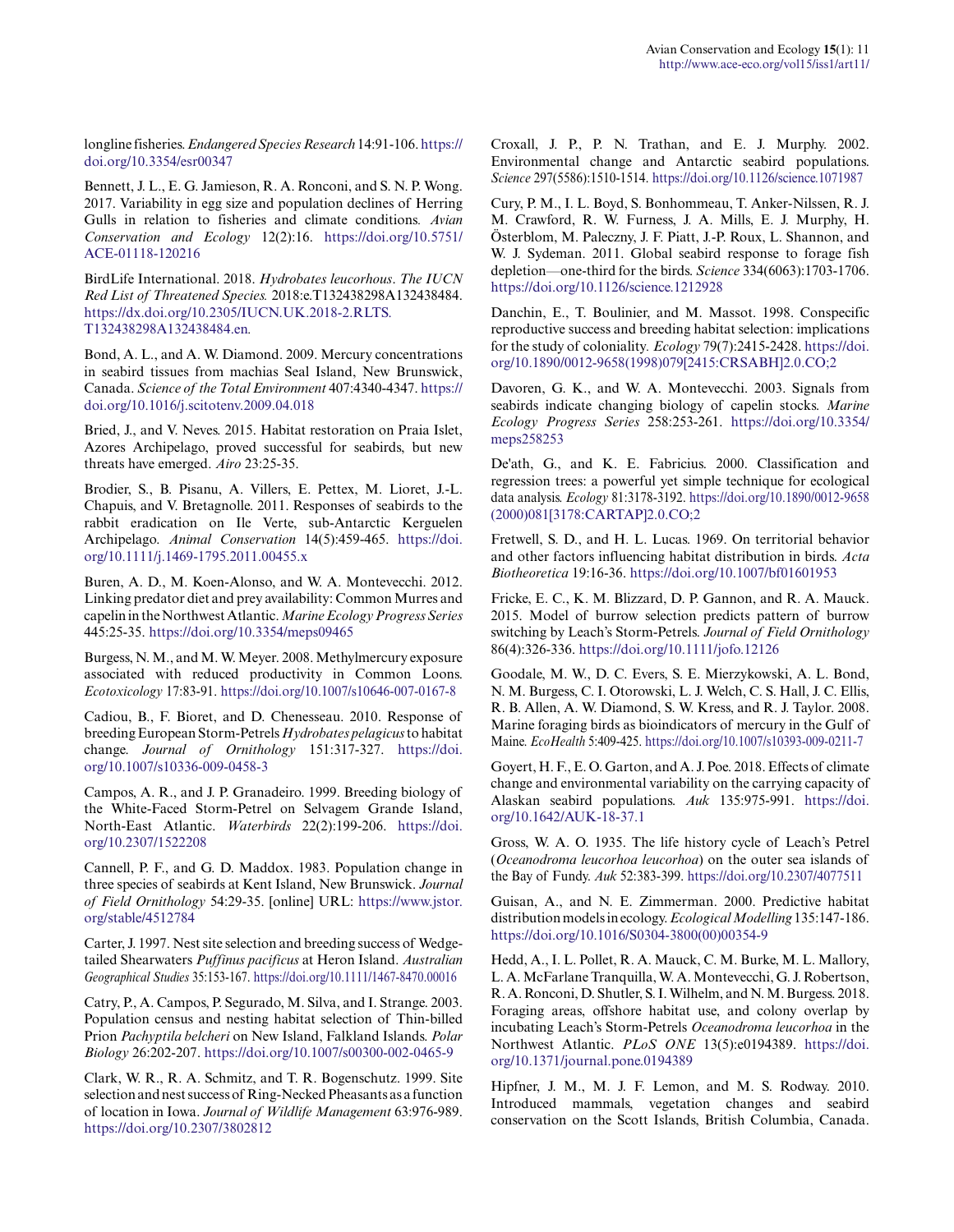*Bird Conservation International* 20:295-305. [https://doi.](https://doi.org/10.1017/S0959270910000043) [org/10.1017/S0959270910000043](https://doi.org/10.1017/S0959270910000043)

Hothorn, T., K. Hornik, and A. Zeileis. 2006. Unbiased recursive partitioning: a conditional inference framework. *Journal of Computational and Graphical Statistics* 15:651-674. [https://doi.](https://doi.org/10.1198/106186006X133933) [org/10.1198/106186006X133933](https://doi.org/10.1198/106186006X133933) 

Lieske D. J., D. A. Fifield, and C. Gjerdrum. 2014. Maps, models, and marine vulnerability: assessing the community distribution of seabirds at-sea. *Biological Conservation* 172:15-28. [http://dx.](http://dx.doi.org/10.1016/j.biocon.2014.02.010) [doi.org/10.1016/j.biocon.2014.02.010](http://dx.doi.org/10.1016/j.biocon.2014.02.010) 

Lieske, D. J., L. McFarlane Tranquilla, R. A. Ronconi, and S. Abbott. *In press.* Seas of risks: assessing the threats to colonialnesting seabirds in Eastern Canada. *Marine Policy*. [https://doi.](https://doi.org/10.1016/j.marpol.2020.103863) [org/10.1016/j.marpol.2020.103863](https://doi.org/10.1016/j.marpol.2020.103863) 

Maslo, B., S. N. Handel, and T. Pover. 2011. Restoring beaches for Atlantic Coast Piping Plovers (*Charadrius melodus*): a classification and regression tree analysis of nest site selection. *Restoration Ecology* 19(201):194-203. [https://doi.org/10.1111/](https://doi.org/10.1111/j.1526-100X.2010.00709.x) [j.1526-100X.2010.00709.x](https://doi.org/10.1111/j.1526-100X.2010.00709.x) 

Mauck, R. A., D. C. Dearborn, and C. E. Huntington. 2018. Annual global mean temperature explains reproductive success in a marine vertebrate from 1955 to 2010. *Global Change Biology* 24:1599-1613.<https://doi.org/10.1111/gcb.13982>

McClelland, G. T. W., I. L. Jones, J. L. Lavers, and F. Sato. 2008. Breeding biology of Tristram's Storm-Petrel *Oceanodroma tristrami* at French Frigate Shoals and Laysan Island, Northwest Hawaiian Islands. *Marine Ornithology* 36:175-181. [online] URL: [http://www.marineornithology.org/PDF/36\\_2/36\\_2\\_175-181.pdf](http://www.marineornithology.org/PDF/36_2/36_2_175-181.pdf)

Montevecchi, W. A. 2006. Influences of artificial light on marine birds. Pages 94-113 *in* C. Rich and T. Longcore, editors. *Ecological consequences of artificial night lighting.* Island, Washington, D. C., USA.

Oliveira, N. 2016. Status report for Monteiro's Storm-Petrel *Hydrobates monteiroi*. Sociedade Portuguesa para o Estudo das Aves, Lisboa, Portugal.

Piatt, J. F., W. J. Sydeman, and F. Wiese. 2007. Seabirds as indicators of marine ecosystems. *Marine Ecology Progress Series* 352:199-204. <https://doi.org/10.3354/meps07070>

Pollet, I. L., A. L. Bond, A. Hedd, C. E. Huntington, R. G. Butler, and R. Mauck. 2019. Leach's Storm-Petrel (*Oceanodroma leucorhoa*), version 2.0. *In* P. G. Rodewald, editor. *The birds of North America*. Cornell Lab of Ornithology, Ithaca, New York, USA.<https://doi.org/10.2173/bna.lcspet.02>

Pollet, I. L., M. L. Leonard, N. J. O'Driscoll, N. M. Burgess, and D. Shutler. 2017. Relationships between blood mercury levels, reproduction, and return rate in a small seabird. *Ecotoxicology* 26:97-103. <https://doi.org/10.1007/s10646-016-1745-4>

Pollet, I. L., and D. Shutler. 2018. Leach's Storm-Petrel population trends on Bon Portage Island, Canada. *Seabird* 31:75-83

Priddel, D., N. Carlile, and R. Wheeler. 2000. Eradication of European rabbits (*Oryctolagus cuniculus*) from Cabbage Tree Island, NSW, Australia, to protect the breeding habitat of Gould's Petrel (*Pterodroma leucoptera leucoptera*). *Biological Conservation* 94:115-125. [https://doi.org/10.1016/S0006-3207\(99\)00155-X](https://doi.org/10.1016/S0006-3207(99)00155-X)

Provencher, J. F., A. L. Bond, A. Hedd, W. A. Montevecchi, S. Bin Muzaffar, S. J. Courchesne, H. G. Gilchrist, S. E. Jamieson, F. R. Merkel, K. Falk, J. Durinck, and M. L. Mallory. 2014. Prevalence of marine debris in marine birds from the North Atlantic. *Marine Pollution Bulletin* 84:411-417. [https://doi.](https://doi.org/10.1016/j.marpolbul.2014.04.044) [org/10.1016/j.marpolbul.2014.04.044](https://doi.org/10.1016/j.marpolbul.2014.04.044) 

Quinlan, S. E. 1983. Avian and river otter predation in a stormpetrel colony. *Journal of Wildlife Management* 47(4):1036-1043. <https://doi.org/10.2307/3808162>

R Core Team. 2018. *R: A language and environment for statistical computing*. R Foundation for Statistical Computing, Vienna, Austria. [online] URL: <https://www.R-project.org/>

Ramos, J. A., L. R. Monteiro, E. Sola, and Z. Moniz. 1997. Characteristics and competition for nest cavities in burrowing Procellariiformes. *Condor* 99:634-641. <https://doi.org/10.2307/1370475>

Reed, D. E., B. E. Ewers, E. Pendall, J. Frank, and R. Kelly. 2018. Bark beetle-induced tree mortality alters stand energy budgets due to water budget changes. *Theoretical and Applied Climatology* 131:153-165. <https://doi.org/10.1007/s00704-016-1965-9>

Regehr, H. M., and W. A. Montevecchi. 1997. Interactive effects of food shortage and predation on breeding failure of Blacklegged Kittiwakes: indirect effects of fisheries activities and implications for indicator species. *Marine Ecology Progress Series* 155:249-260. <https://doi.org/10.3354/meps155249>

Robertson, G. J., J. Russel, R. Bryant, D. A. Fifield, and I. J. Stenhouse. 2006. Size and trends of Leach's Storm-Petrel *Oceanodroma leucorhoa* breeding populations in Newfoundland. *Atlantic Seabirds* 8:41-50.

Rodríguez, A., J. M. Arcos, V. Bretagnolle, M. P. Dias, N. D. Holmes, M. Louzao, J. Provencher, A. F. Raine, F. Ramirez, B. Rodríguez, R. A. Ronconi, R. S. Taylor, E. Bonnaud, S. B. Borrelle, V. Cortés, V. Descamps, V. L. Friesen, M. Genovart, A. Hedd, P. Hodum, G. R. W. Humphries, M. Le Corre, C. Lebarbenchon, R. Martin, E. F. Melvin, W. A. Montevecchi, P. Pinet, I. L. Pollet, R. Ramos, J. C. Russell, P. G. Ryan, A. Sanz-Aguilar, D. R. Spatz, M. Travers, S. C. Votier, R. M. Wanless, E. Woehler, and A. Chiaradia. 2019. Future directions in conservation research on petrels and shearwaters. *Frontiers in Marine Science* 6:94.<https://doi.org/10.3389/fmars.2019.00094>

Ronconi, R. A., K. A. Allard, and P. D. Taylor. 2015. Bird interactions with offshore oil and gas platforms: review of impacts and monitoring techniques. *Journal of Environmental Management* 147:34-45.<https://doi.org/10.1016/j.jenvman.2014.07.031>

Ronconi, R. A., and S. N. P. Wong. 2003. Estimates of changes in seabird numbers in the Grand Manan Archipelago, New Brunswick, Canada. *Waterbirds* 26:462-472. [https://doi.](https://doi.org/10.1675/1524-4695(2003)026[0462:EOCISN]2.0.CO;2) [org/10.1675/1524-4695\(2003\)026\[0462:EOCISN\]2.0.CO;2](https://doi.org/10.1675/1524-4695(2003)026[0462:EOCISN]2.0.CO;2)

Sato, F., K. Karino, A. Oshiro, H. Sugawa, and M. Hirai. 2010. Breeding of Swinhoe's Storm-Petrel *Oceanodroma monorhis* in the Kutsujima Islands, Kyoto, Japan. *Marine Ornithology* 38:133-136. [online] URL: [https://www.marineornithology.org/](https://www.marineornithology.org/content/get.cgi?rn=899) [content/get.cgi?rn=899](https://www.marineornithology.org/content/get.cgi?rn=899)